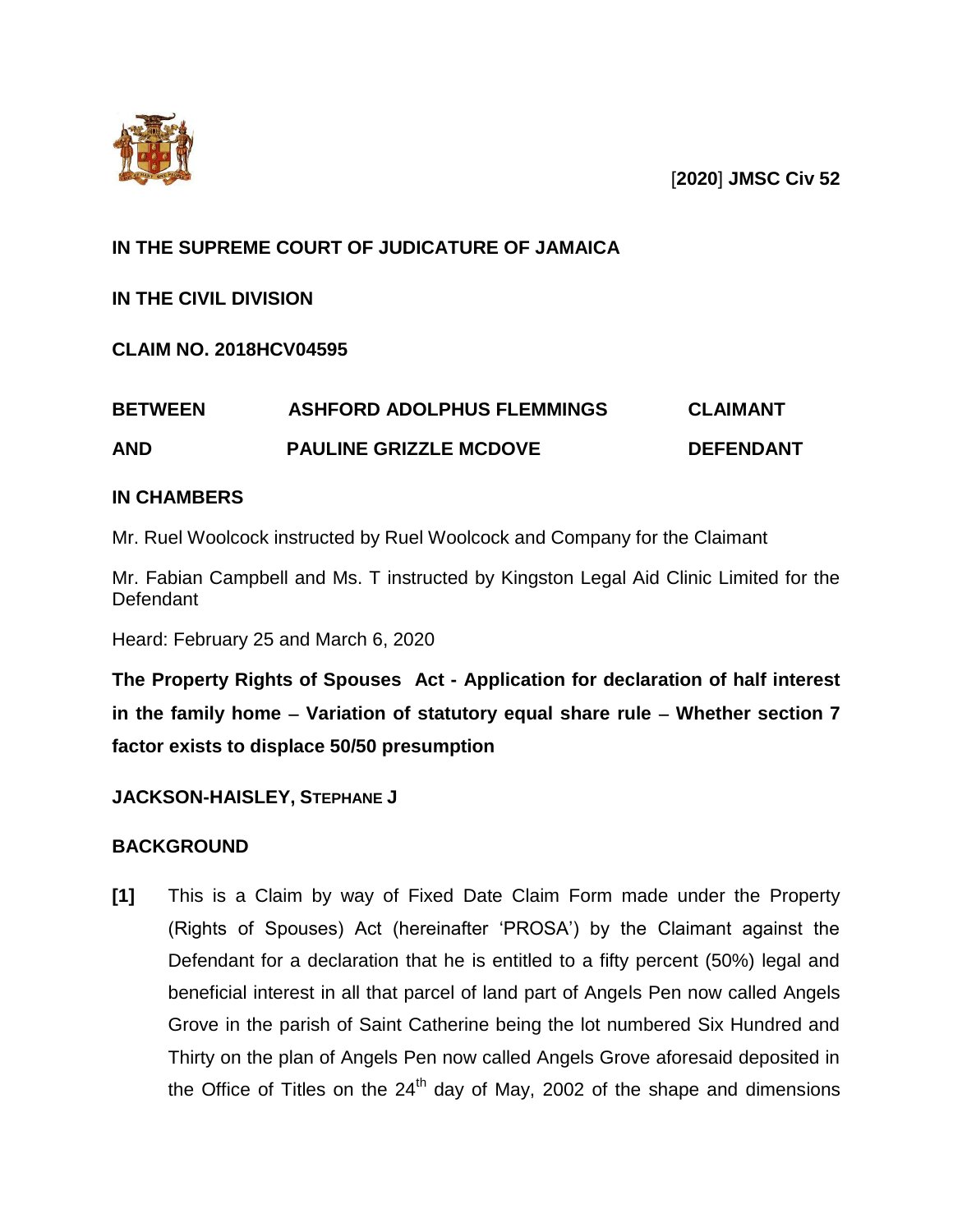and butting as appears by the said plan and being part of the land comprised in Certificate of Title registered at Volume 1349 Folio 23 of the Register Book of Titles (hereinafter 'the matrimonial property').

- **[2]** The Claimant filed an Affidavit in support of his Claim on the 20<sup>th</sup> day of November 2018 wherein he set out the factual and legal basis for the reliefs sought. The Defendant resisted the Claim and set out the basis for doing so in her Affidavit filed on the  $20<sup>th</sup>$  day of February, 2019.
- **[3]** The undisputed facts of the case are that the parties were married on the 27<sup>th</sup> day of July, 2007. Both parties had been previously married and they were both divorcees at the time of the marriage. The matrimonial home was acquired by the Defendant prior to the marriage and it is registered in her sole name. During their cohabitation, the property constituted their family home. The marriage foundered after almost nine (9) years and this resulted in the Defendant successfully petitioning the Court for the marriage to be dissolved. A decree absolute was granted in or about May 2018.
- **[4]** These matters are essentially not in contention between the parties however, not unexpectedly due to the nature of these matters, there are several factual variances between the parties. I will highlight only those that shed light on the salient issues before the Court.

## **THE EVIDENCE**

**[5]** The Claimant maintained that he started to live with the Defendant about three (3) of four (4) years before she purchased the matrimonial home. He averred in his Affidavit evidence that he has been living at the family home for about fourteen (14) years and had spent significant sums in its acquisition, improvement and upkeep.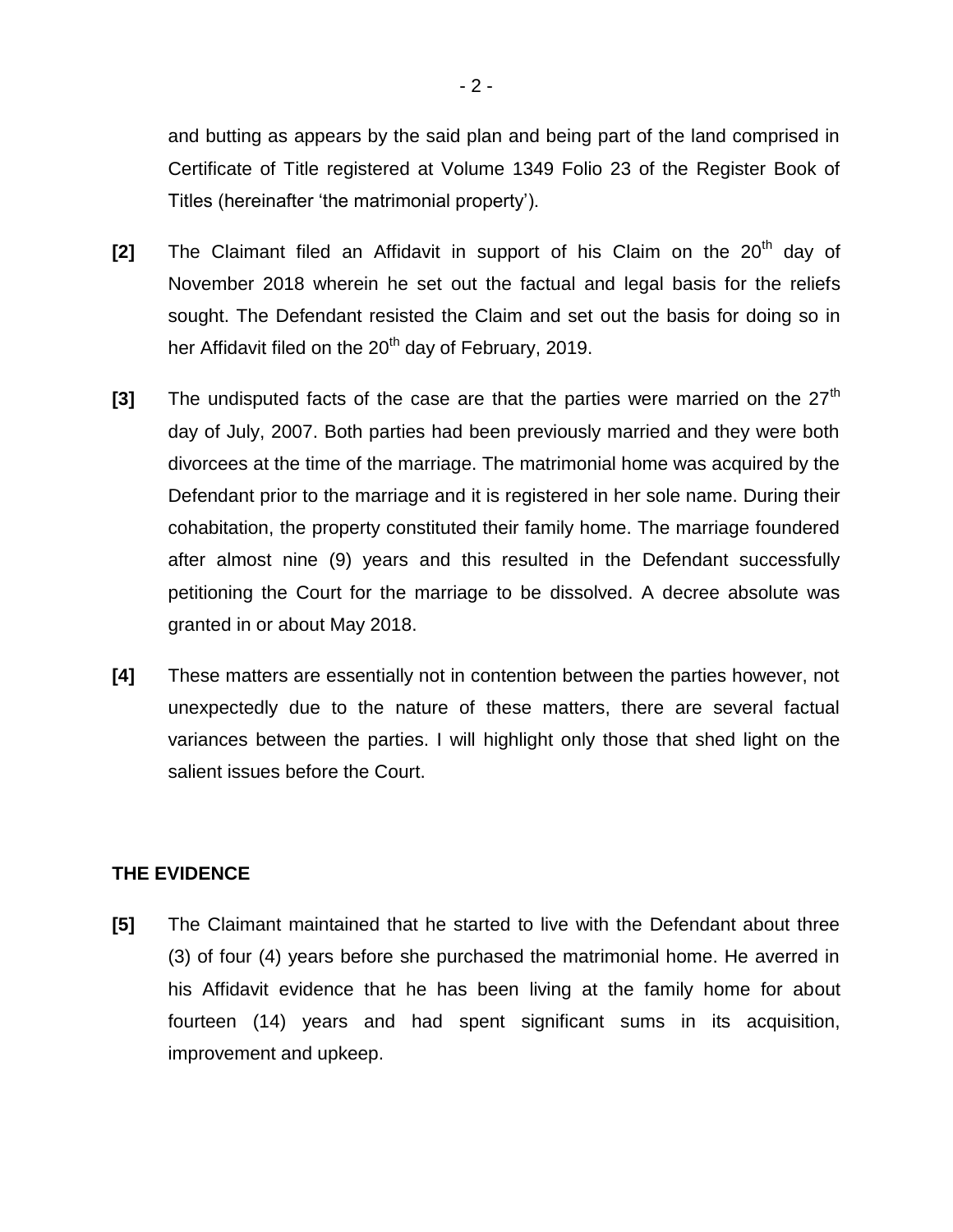- **[6]** In cross-examination he indicated that he did work such as painting and tiling. He denied the contention of the Defendant that he was paid by her for all the work he did on the house. He however admitted that the property taxes were paid by the Defendant and that it was the Defendant who paid the mortgage. Under re-examination he however qualified the latter admission by indicating that although it was the Defendant that paid the mortgage he helped her with this and that they both contributed to the payment of the mortgage.
- **[7]** The Defendant vigorously denied that she was living with the Claimant before they got married and insisted that they did not begin an intimate relationship until after the dissolution of her first marriage. She stated that she acquired the property through a Victoria Mutual Building Society (hereinafter 'VMBS') loan in 2004 whilst she was still married to her first husband. She later received an additional loan which she used to improve the property. She exhibited letters from VMBS to prove same. She unwaveringly asserted that she paid the Claimant for all the work he carried out on the property.

#### **THE SUBMISSIONS**

**[8]** I wish to commend both Counsel for lucid submissions as they greatly assisted in the resolution of this matter.

#### **THE CLAIMANT'S SUBMISSIONS**

**[9]** Learned Counsel for the Claimant Mr Ruel Woolcock submitted that there is nothing in the evidence to displace the 50/50 presumption pursuant to section 7 of PROSA. He submitted that the operation of section 7 requires an interested party to make an application to vary the presumption and that there is no application made by the Defendant for this presumption to be displaced. He further averred that even if factors exist to displace the presumption it would not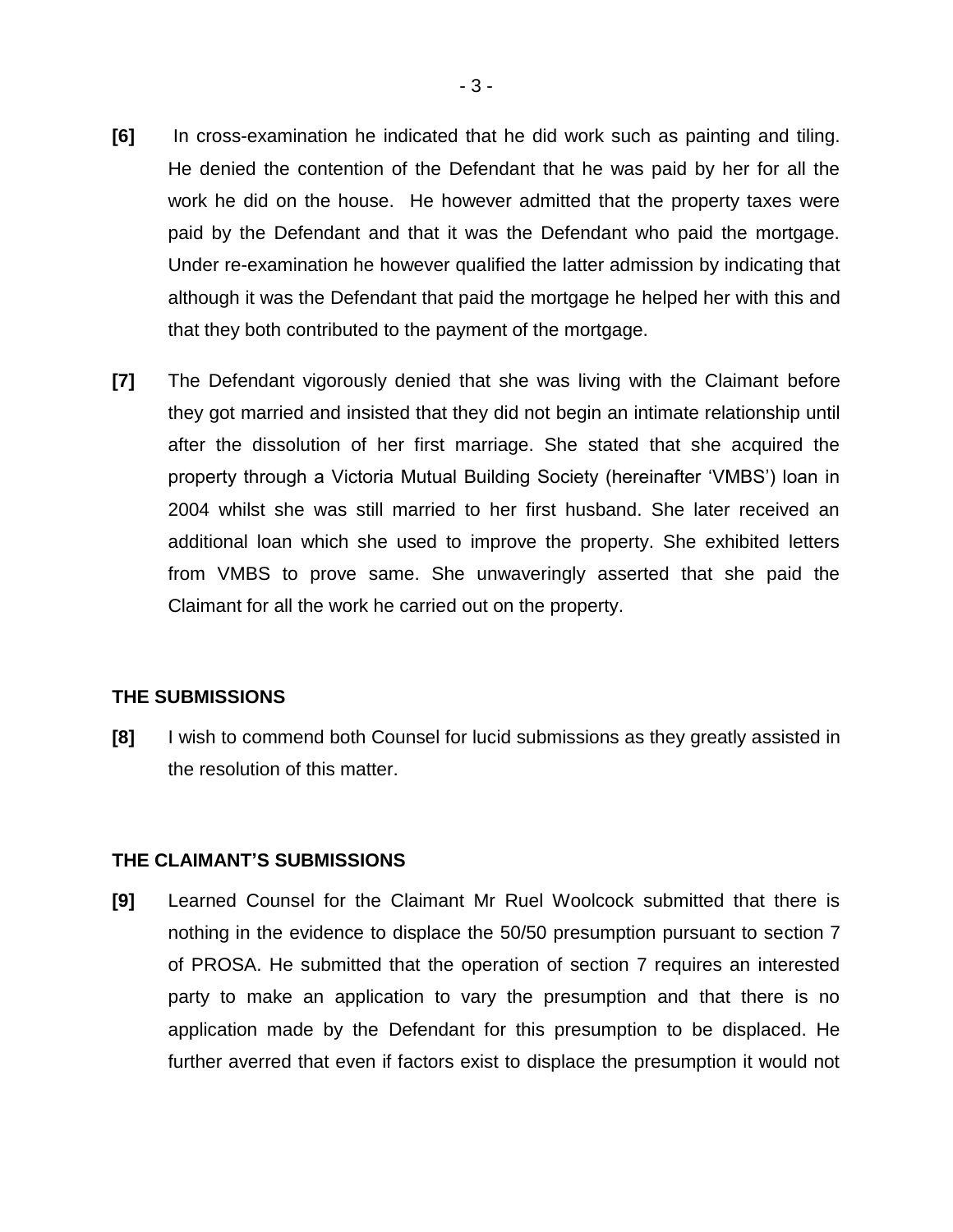be proper for the Court to consider these factors outside of an application made by the Defendant. This was the main thrust of his submissions.

- **[10]** Mr. Woolcock also indicated that the Claim is made pursuant to section 6 and 13 of the Property Rights of Spouses Act (PROSA). Learned Counsel maintained that there is no dispute that they are within the timeline stipulated by PROSA to make the Claim as the decree absolute was granted in May of 2018. He indicated that there is no dispute that the property in question is the family home. Learned Counsel submitted that although the matrimonial home was registered in the Defendant's sole name, it being the family home, there is a presumption in favour of it being shared equally. He cited paragraphs 31- 35 of **Denise Harriott-Simms v Leroy Simms** [2016] JMSC Civ 125 in support of this submission.
- **[11]** He further outlined that even if there was an application by the Defendant to vary the half-share rule, the fact that the property was owned before the marriage does not automatically entitle the Court to declare that the Defendant should get more than fifty percent (50%) share in the property. He maintained that the parties are seemingly joined that the Claimant contributed to the development of the property and that the equal share rule applies.

#### **THE DEFENDANT**

**[12]** The submissions of the Defendant were brief and direct. Learned Counsel for the Defendant Mr. Fabian Campbell indicated that section 7 is rebutted by section 6 of PROSA and even if there is no application, the Court must do what is fair. He highlighted paragraph 12 of the Defendant's Affidavit wherein she stated that: -

> *"I do verily believe that I would not be fair and reasonable for this Honourable Court to grant the Order in terms of the Fixed Date Claim Form Herein."*

**[13]** In asking the Court to do what is fair, Mr. Campbell highlighted factors to take into consideration such as the fact that the Defendant is still maintaining the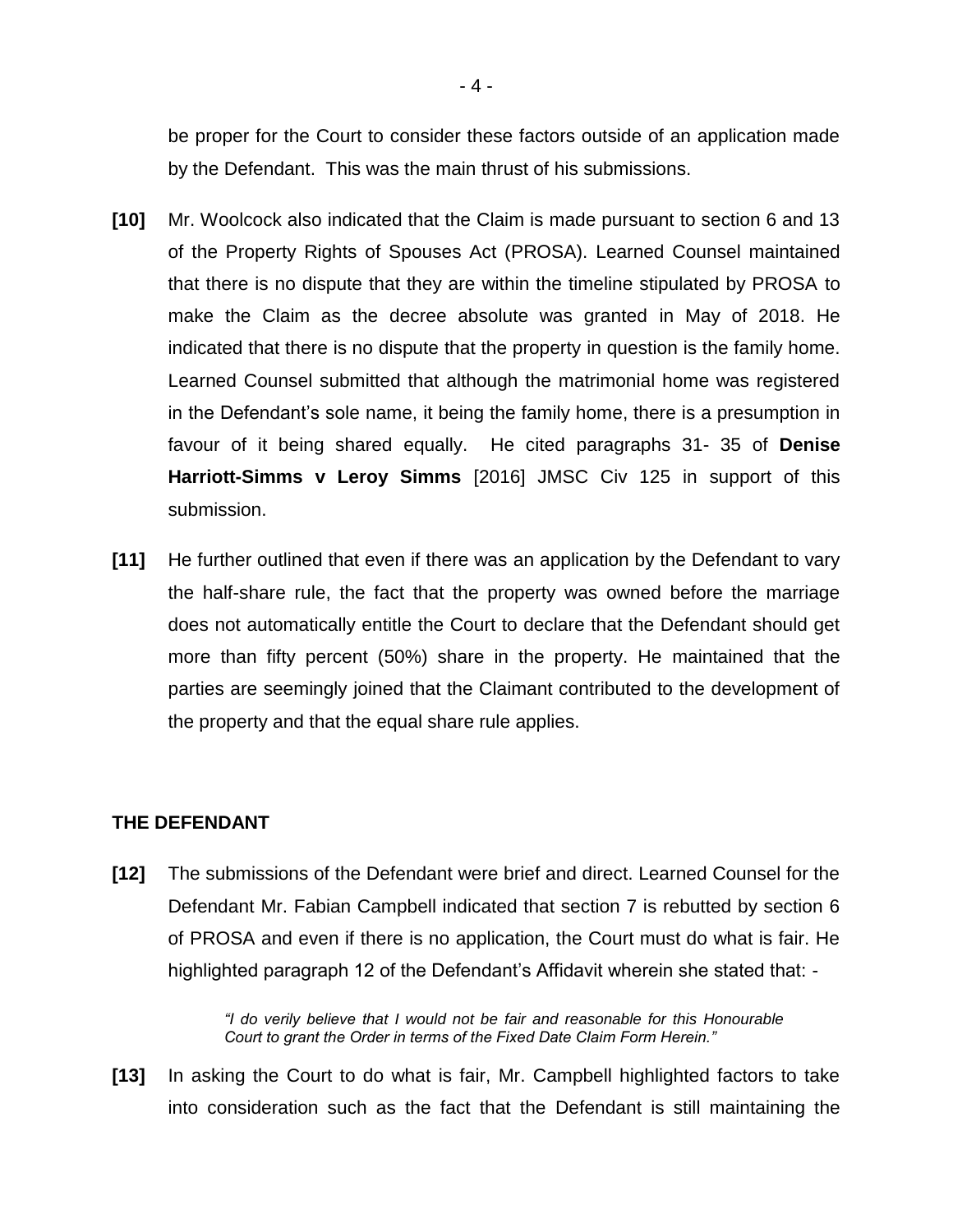Claimant in that he is still living at the matrimonial home and she is still paying the property taxes and water rates and also, that the matrimonial home was already owned by the Defendant.

**[14]** Mr. Campbell indicated that section 7 gives the Court the power to vary the equal share rule even if there is no application as the Court cannot stand by and make unfair orders.

## **ISSUES**

- **[15]** The prominent issue for the Court to determine is Whether the Court can invoke the power to vary the equal share rule in the absence of an application being made by the Defendant?
- **[16]** If the answer to this question is in the negative, then I need not go on to consider whether there are circumstances in this matter to justify the variation of the 50/50 presumption? / Whether the equal share rule should be varied in respect of the family home?

## **LAW AND ANALYSIS**

**[17]** The law dealing with division of matrimonial property has been thoroughly dealt with by the Courts. I will commence by referring to the useful dictum of the Honourable Miss Justice Carol Edwards in the case of **Margaret Gardner v Rivington Gardner** [2012] JMSC Civ. 54. At paragraphs 14 and 15 she stated as follows: -

> *"PROSA is the relevant statutory regime which deals with claims for the division of matrimonial property on separation or divorce. PROSA gives this court jurisdiction to deal with claims involving the respective interest of spouses in both marital and common law unions. Section 6 PROSA provides in part that:*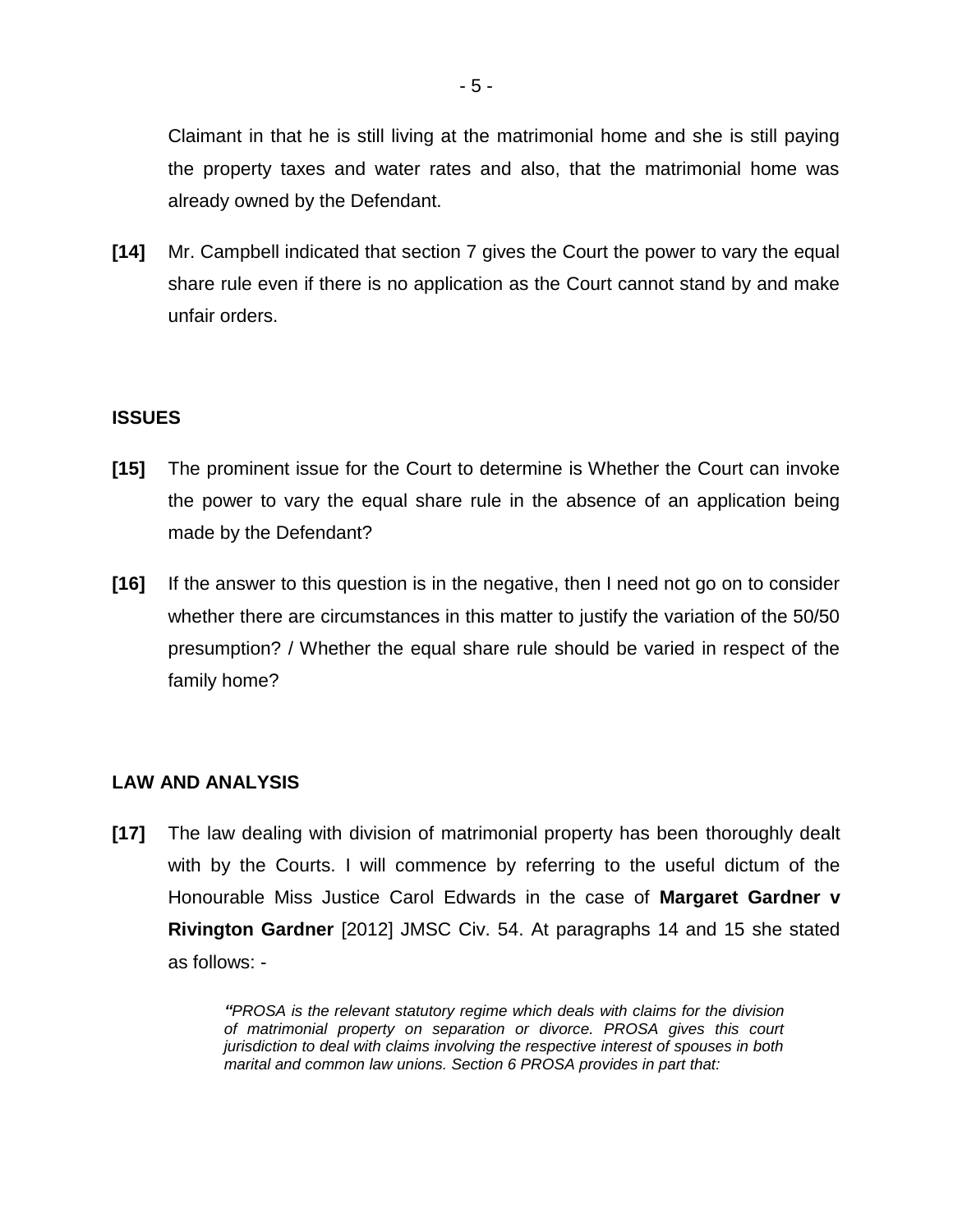*6.-(1) Subject to subsection (2) of this section and sections 7 and 10, each spouse shall be entitled to one-half share of the family home-*

*(a) On the grant of a decree of dissolution of marriage or the termination of cohabitation;*

*(b) On the grant of a decree of nullity of marriage;*

*(c) Where a husband and wife have separated and there is no likelihood of reconciliation;*

*(2) ….*

*Section 6 requires the court to make a determination firstly, whether the property in question was indeed the family home. Upon that question being answered in the affirmative, each spouse, subject to the named sections, would be entitled, by virtue of the section, to a half share of the beneficial interest in the family home." [my emphasis]*

- **[18]** There is no dispute that the matrimonial property was in fact the family home as defined by section 2 of the Act. It was used habitually by both spouses and therefore, both spouses are presumptively, statutorily entitled to an equal interest in the property. It is also not in dispute that the Claim was brought within the twelve months of the grant of a decree of dissolution of marriage which is the precipitating event herein.
- **[19]** Essentially the question that must be determined is whether there are circumstances that exist for the Court to invoke its powers under section 7 of PROSA and vary the Claimant's half-share entitlement provided for in section 6. Before I do so, I must address the overarching issue so stoutly proffered by Learned Counsel for the Claimant and that is, whether the Court can consider a variation of the equality rule under section 7 if no application to do so was made by the interested party, in this case, the Defendant.
- **[20]** In considering this issue, I am guided by the principles laid down by the Honourable Mrs. Justice Marva McDonald Bishop, acting (as she then was) in the case of **Donna Marie Graham v Hugh Anthony Graham** (unreported), Supreme Court of Jamaica, Claim No. 2006 HCV 03158, judgment delivered on the  $8<sup>th</sup>$  day of April 2008. At paragraphs 20 to 21 she stated: -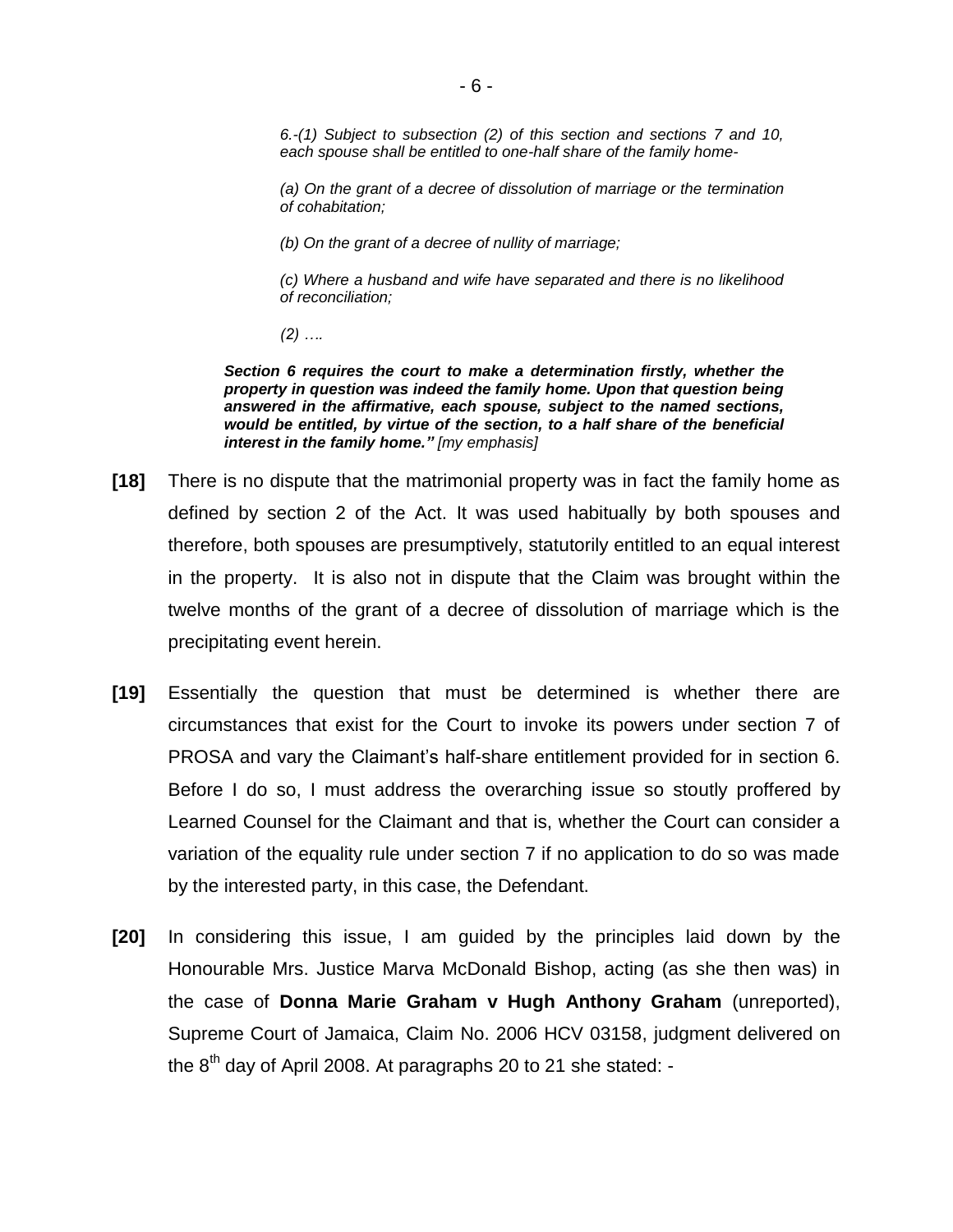*"Mr, Steer has submitted that section 7 should not be invoked to vary the rule as there is no application from any interested party as provided for in the section. In looking at this objection, I have noticed that the claimant has claimed 50% in both Durie Drive and Murray Drive and this was duly served on the defendant. The Defendant in his Acknowledgement of Service of Claim Form, filed in the matter, indicated that he intended to defend that claim and that he admitted no part of the claim. He later filed an affidavit in response in which he sets out, among other things, that Durie Drive was not acquired to be the matrimonial home. He then states:*

*"[34]. [T]hat in all the circumstances we humbly pray that this Honourable Court will declare Murray Drive to be the matrimonial home for the purpose of the operations of the Property (Rights of Spouses) Act and make such orders as it deems fit and just."*

*There is thus an express application by the defendant that the half share rule be applied to Murray Drive. I find implicit in this is an application that the rule not be applied to Durie Drive and that in respect of the claim and the matters stated by the defendant in response to it, an order should be made in all the circumstances that would be fit and just.*

*At the beginning of the trial, the defendant conceded to Duire Drive being the family home but he expressly continued to deny a 50/50 apportionment in keeping with his statement of case. There is no formal written application by the defendant saying in exact terms that he is applying for the court not to grant 50/50 pursuant to section 7 of the Act in respect of Durie Drive. That, however, is a matter of form. The substance of his response to the claimant's case amounts to an application for the court not to apply the equal share rule in respect of Durie Drive and for the court to make an order in the circumstances that is 'fit and just'. This, in my view, is tantamount to him asking the court to vary the equal share rule within the provisions of section 7." [my emphasis]*

**[21]** This principle was later endorsed by Brooks JA in the case **Carole Stewart v Lauriston Stewart** [2013] JMCA Civ 47 where he said at paragraph 46: -

> *Similarly, as was carefully explained by McDonald Bishop J in paragraphs 20-24 of Graham v Graham, there is no necessity for a party, who is seeking, by virtue of section 7, to dispute the application of the equal share rule, to proceed by way of a formal notice of application for court orders. In assessing the complaint in that case, that there was no formal application in place, the learned judge noted that in the Acknowledgement of Service of the Claim Form, the defendant, Mr Graham, had stated that he did not admit any part of the claim and that he intended to oppose it. She went on to say at paragraph 21 of her judgment:*

*"...There is no formal written application by the defendant saying in exact terms that he is applying for the court not to grant 50/50 pursuant to section 7 of the Act in respect of [the disputed property]. That, however, is a matter of form. The substance of his response to the claimant's case amounts to an application for the court not to apply the equal share rule in respect of [that property] and for the court to make an order in the circumstances that is 'fit and just'. This, in my view, is tantamount to him*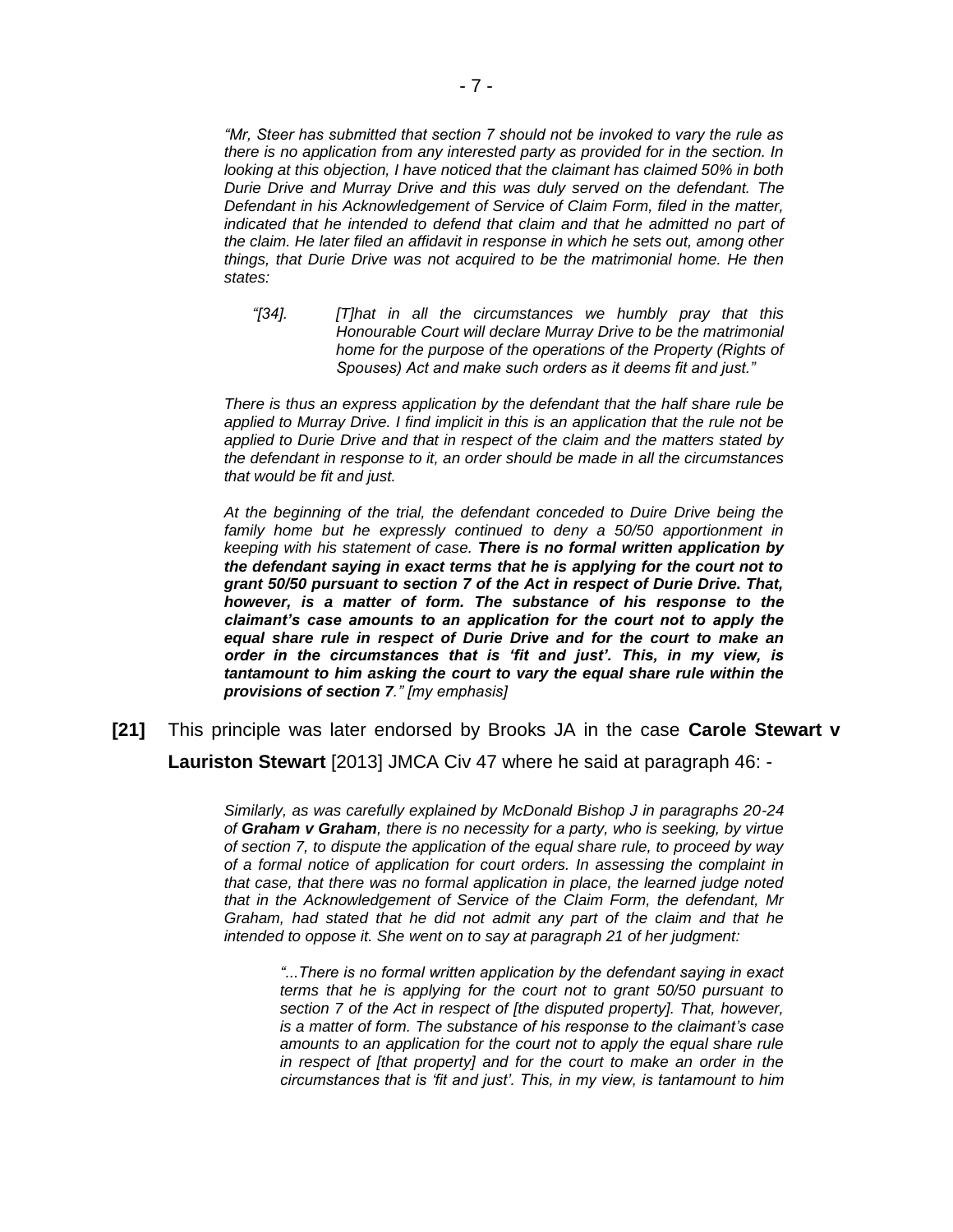*asking the court to vary the equal share rule within the provisions of section 7."*

*In applications under both section 7 and section 13, what is required is that the documents, as filed, make clear to the court and to the respondent, the relief that the applicant seeks. The learned judge pointed out in Graham v Graham that the claimant in that case would have had ample notice from the defendant's affidavit that he was applying for a variation of the equal share rule. She is correct in her assessment that his application was one in substance, if not in form."*

**[22]** This principle was further bolstered in the case of **Fay Veronica Wint-Smith v Donald Anthony Smith** [2018] JMSC Civ. 62 where the Honourable Mrs. Andrea Pettigrew-Collins, acting (as she then was) stated at paragraph 26: -

> *In giving consideration to the claimant's submission that there is no application before the court for a variation of the equal share rule, I am mindful of the guidance of McDonald Bishop J (as she then was) in Graham v Graham which*  was cited by the claimant' Attorney-at-Law. McDonald Bishop J took the view that an express request to grant an order other than one giving effect to the equal *share rule is sufficient to ground an application to vary the rule. I disagree with the claimant's contention that there is nothing in the pleadings from which the application may be inferred. Counsel cited the statement "that I humbly pray that this honourable court will deny the claimant's claim" which is contained in one of the defendant's affidavits and took the view that this statement was insufficient to ground the application. This statement in my view represents a request that the court should among other things not grant the claimant's request for a 50% interest in the matrimonial home. This is one of the declarations expressly sought by the claimant in her FDCF. Therefore any prayer that the court should deny the claimant's claim must be construed as referring to the claim in its entirety or any part of it.*

> *…Those questions and responses clearly indicate that the defendant was asking the court to vary the equal share rule. A request for a variation from a presumed 50% entitlement to 0% entitlement is a request for a variation.*

**[23]** Considering the authorities cited above, the law relating to this issue is very clear. There is no necessity for a party who is seeking relief by virtue of section 7 to vary the equal share rule to proceed by way of formal Notice of Application for Court Orders. I disagree with Learned Counsel for the Claimant that there was no application made by the Defendant to vary the equal share rule. I find implicit in her Affidavit, in particular paragraph 12, that she was requesting a variation of the rule and requested the Court to apply fairness which is a pertinent consideration under section 7. Also, in the Acknowledgment of Service Form, the Defendant had indicated that she intends to defend the Claim and she outlined in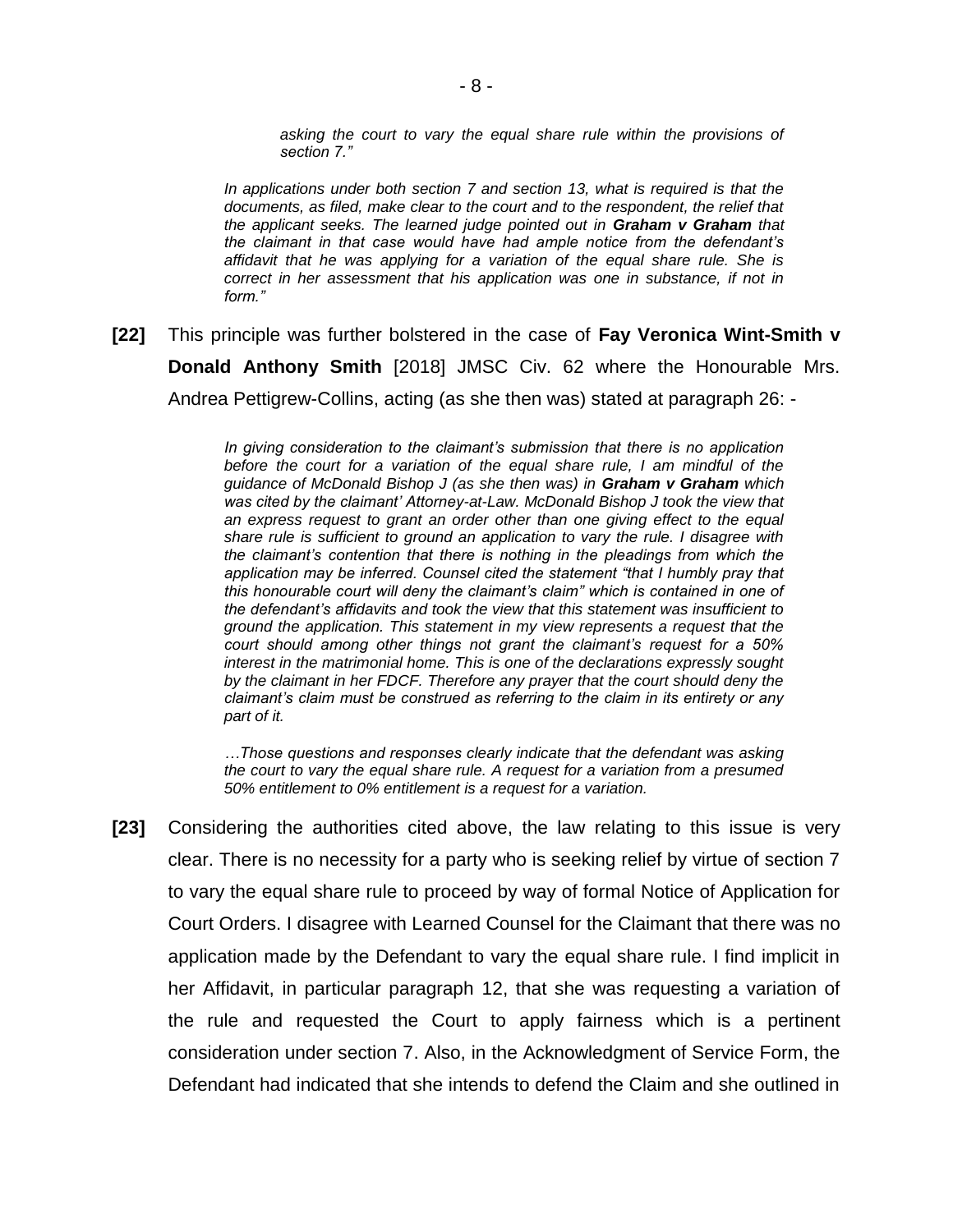her Affidavit and viva voche evidence reasons why the 50/50 presumption should not be applied. I therefore find that the Defendant, in substance, made an application for the variation of the equal share rule.

- **[24]** Having made that finding I now turn to the question of Whether the equal share rule should be varied in respect of the family home and whether there exist any other relevant factors which the Court could consider in the Claimant's favour. In determining this issue, in the light of the factual divergence between the parties and the lack of independent evidence, much will turn on the issue of credibility.
- **[25]** Section 7(1) of PROSA states: -

*"Where in the circumstances of any particular case the court is of the opinion that it would be unreasonable or unjust for each spouse to be entitled to one-half the family home, the Court may, upon application of an interested party, make such order as it thinks reasonable taking into consideration such factors as the court thinks relevant including the following-*

- *(a) The family home was inherited by one spouse;*
- *(b) The family home was already owned by one spouse at the time of the marriage or the beginning of cohabitation;*
- *(c) That the marriage is of short duration."*
- **[26]** The authorities have made it clear that the equal share rule should not be lightly varied. In the case of **Carole Stewart v Lauriston Stewart** (supra) paragraphs 50 and 51 of the judgment, Brooks JA said: -

*"Based on the analysis of the sections of the Act, it may fairly be said that the intention of the legislature, in sections 6 and 7, was to place the previous presumption of equal shares in the case of the family home on a firmer footing, that is beyond the ordinary imponderables of the trial process. The court should*  not embark on an exercise to consider the displacement of the statutory rule *unless it is satisfied that a section 7 factor exists.*

*If a section 7 factor is credibly sown to exist, a court considering the issue of whether the statutory rule should be displaced, should none the less, be very reluctant to depart from that rule. The court should bear in mind all the principles behind the creation of the statutory rule, including, the fact that marriage is a partnership in which the parties commit themselves to sharing their lives on a basis of mutual trust in the expectation that their relationship will endure (the principles mentioned in Graham v Graham and Jones v Kernott mentioned*  above). Before the court makes any orders that displace the equal entitlement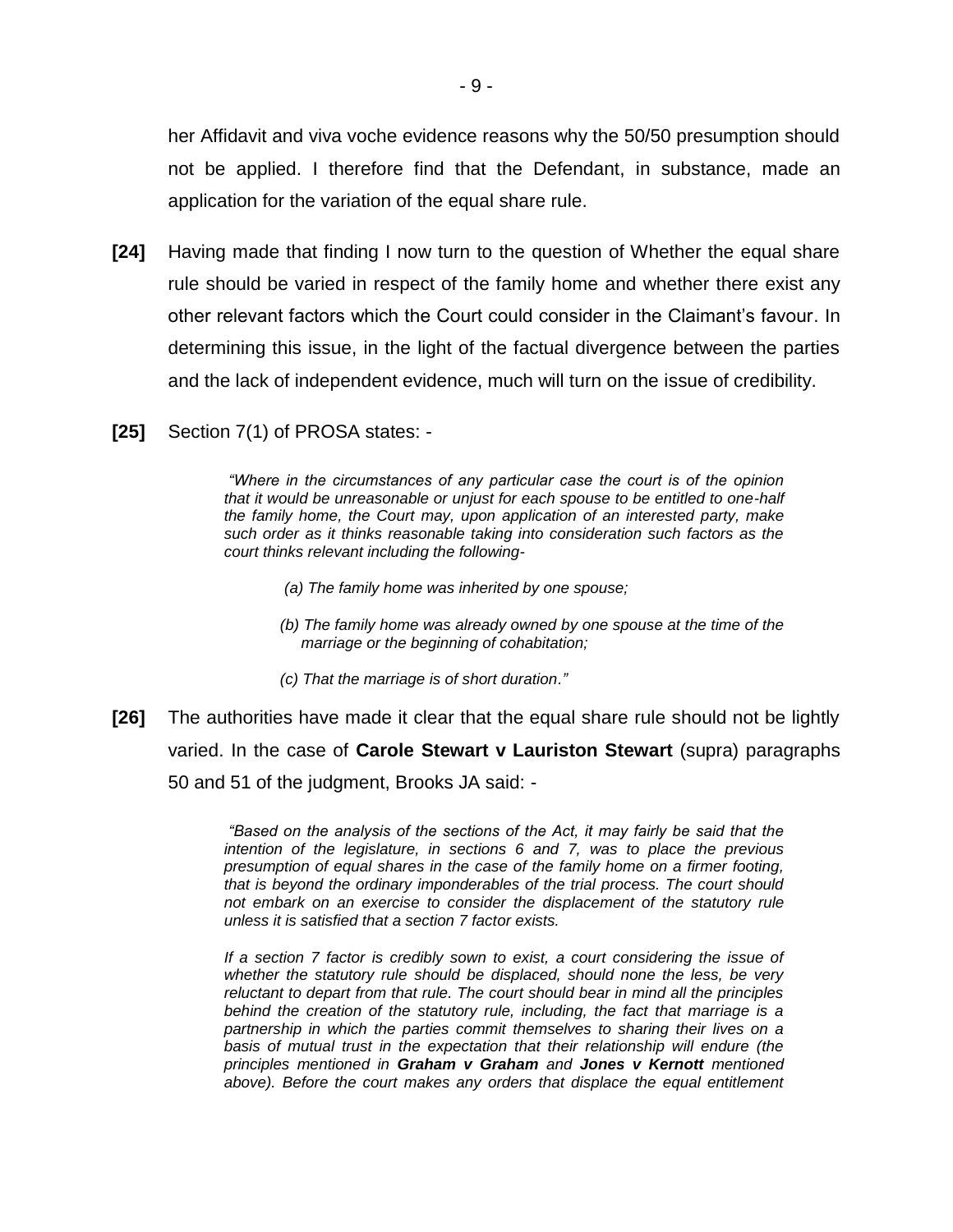*rule, it should be careful to be satisfied that an application of that rule would be unjust or unreasonable."*

**[27]** At paragraph 25 McDonald Bishop J (as she then was) in **Donna Marie Graham v Hugh Anthony Graham** (supra) examined who bears the burden of proof in variation applications. She stated: -

> *"The equal share rule stands in aid of the claimant. The law allows for an exception to its application, where in the court's opinion, the circumstances would*  be unjust or unreasonable to apply it. The rule can be displaced. This has formal *implications for the burden of proof. The defendant has asserted in the circumstances in this case are such that would warrant an exception to the rule. He asserts it, he must prove it. He must bring himself within the exception. The burden of proof, is therefore, on the defendant to place himself outside the application of the rule that stands in aid of the claimant."*

**[28]** The Defendant in this case has to therefore, now prove that a section 7 factor exists and that the rule ought to be displaced. The Defendant bears a burden of proof on a balance of probabilities to show that it would be unjust and unreasonable to apply the equal share rule. In the case of **Carole Stewart v Lauriston Stewart** (supra) paragraphs 31, 32 and 34 of the judgment, Brooks JA said: -

> *"If the door is opened, by the existence of a s. 7 factor, for the consideration of displacement of the statutory rule, then very cogent evidence would be required to satisfy the court that the rule should be displaced.*

> *Another aspect of s. 7, which requires closer examination, is the question of the other factors that the court may consider in deciding whether the statutory rule has been displaced. It must first be noted that the three factors listed in s. 7(1) are not conjunctive, that is, any one of them, if shown to exist, may allow the court to depart from the equal share rule. Secondly, there does not seem to be a common theme in those three factors by which it could be said that only factors along that theme may be considered.*

> *The existence of one of those factors listed in s. 7 does not lead automatically to the entire interest being allocated to one or other of the spouses. What may be gleaned from the section is that each of these three factors provides a gateway whereby the court may consider other elements of the relationship between the spouses in order to decide whether to adjust the equal share rule. It is at the stage of assessing one or other of those factors, but not otherwise, that matters such as the level of contribution by each party to the matrimonial home, their respective ages, behaviour, and other property holdings become relevant for consideration."*

**[29]** I have given careful consideration to these principles and I have considered the totality of the evidence. It is not in dispute that the matrimonial property was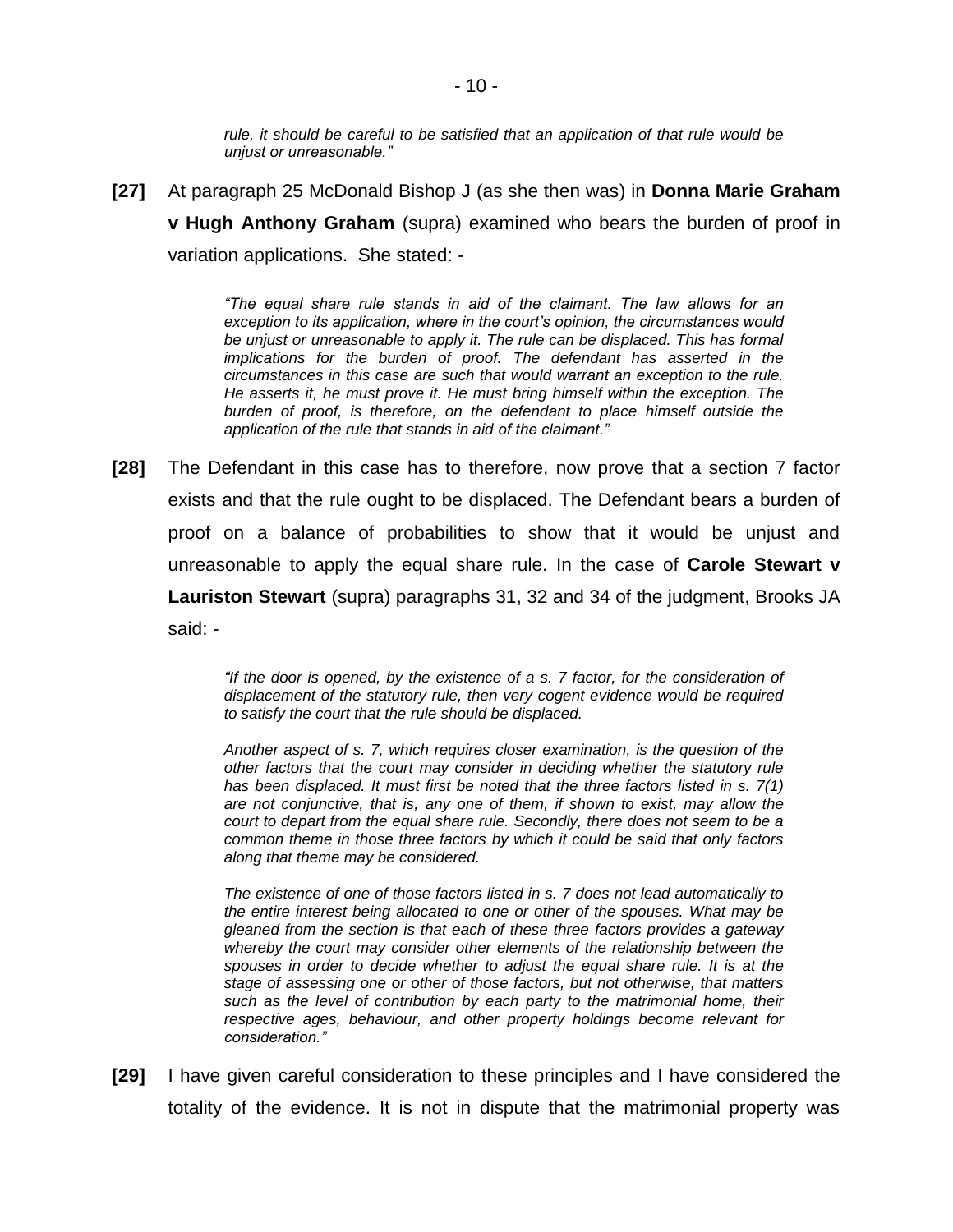owned by the Defendant prior to the marriage without the assistance of the Claimant. This of course is one of the grounds upon which the Court is empowered to consider the variation of the equal share rule. I am therefore satisfied that a section 7 factor exists, that is, that the family home was already owned by the Defendant at the beginning of cohabitation.

**[30]** At paragraph 35 of **Denise Harriott-Simms v Lenroy Simms** (supra), the Honourable Mr. Justice Kirk Anderson stated: -

> *"… when a s. 7 factor is found to exist, that the court will then go on to examine other elements such as contribution and others, in an effort to ascertain whether it is unreasonable or unjust for each spouse to be entitled to one-half share of the family home and adjust the statutory rule accordingly."*

**[31]** His lordship continued at paragraph 36: -

*"… Contribution in and of itself is not a s. 7 factor, it is one of the elements to be considered after a s. 7 factor is found to be extant."*

- **[32]** In considering the factor of contribution, I accept that it is the Defendant who acquired the property through a mortgage and that she acquired an additional mortgage that was used to improve the property. I also accept her evidence that she solely repaid the mortgages. However, I reject her evidence that she paid the Claimant for his construction work that was done to improve the property. I believe that his contribution towards the construction and improvements of the property was done in furtherance of his role in the union. Whilst I accept that he made contributions, in my view, there is nothing of substance which the Claimant has provided that can overwhelm the contentions of the Defendant.
- **[33]** The Claimant has only suggested that he used to assist with mortgage payments. I do not believe him in that regard. He did not produce any evidence, documentary or otherwise of the quantum of his contribution or anything to prove the veracity of this allegation. Even if I accept that he made modicum contributions, the evidence is striking that it is the Defendant who discharged the majority of these mortgages.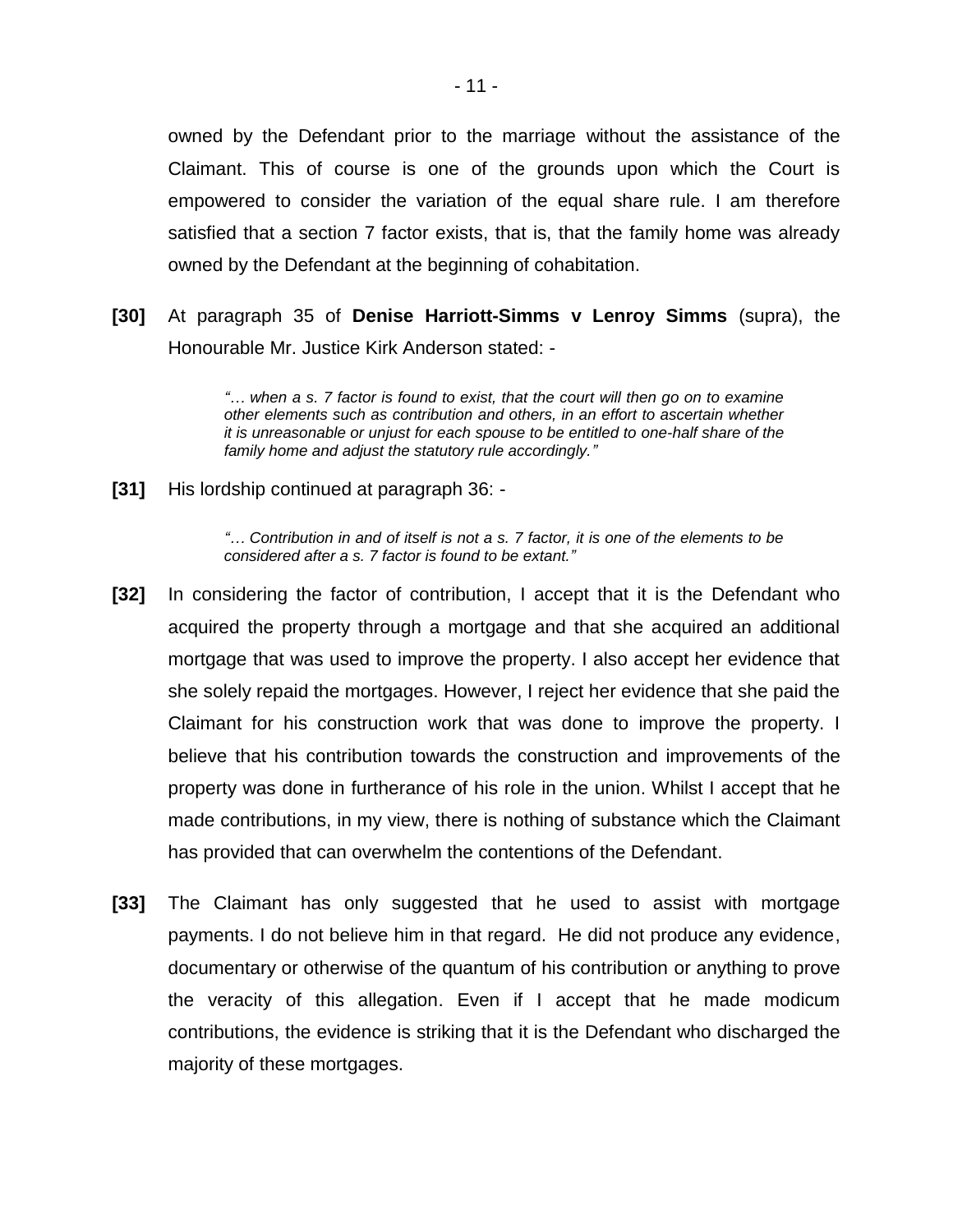- **[34]** Also, I am persuaded by the fact that since the breakdown of the relationship, it is the Claimant alone who has benefited from the use and enjoyment of the property as he lives there whilst the Defendant had to find other accommodation in an effort to preserve her safety. Despite the fact that it is the Claimant alone who continued to live at the property the Defendant has continued to pay the water and property taxes.
- **[35]** For these reasons, I concur with the reasoning of my Brother the Honourable Mr Justice Bertram Morrison at paragraph 53 of the case of **Mary Maud Taylor v Mike Alphanso Taylor** [2015] JMSC Civ. 121 where he stated: -

*"… while I do not dissent from the 'posture of reluctance', I am of the view that it would be unjust and unreasonable should I not accede to a variation of the equal share rule."*

- **[36]** In that case, Morrison J felt obliged to vary the equal share rule after the evidence revealed that the Defendant's input in acquiring and expanding the property was greater than that of the Claimant. The contributions included the \$70,000.00 deposit paid by the Defendant; the \$800,000.00 loan from the National Housing Trust; the mortgage payments from 1998 to the time of the hearing; a loan of \$70,000.00 from the Insurance Employees Co-operative Credit Union to purchase materials for the expansion of the Studio Apartment; two loans from a Mr Sonny Gobin totalling \$55,000.00; a "partner draw" of \$100,000.00 and, donations of fixture from co-workers at Key Insurance Company Limited. The Claimant on the other hand contributed to the building of a downstairs bedroom.
- **[37]** I am of the view that it would be unjust and unreasonable should I not accede to a variation of the equal share rule based on the factors outlined above. Accordingly, I will award the Claimant a thirty percent (30%) share in the family home.